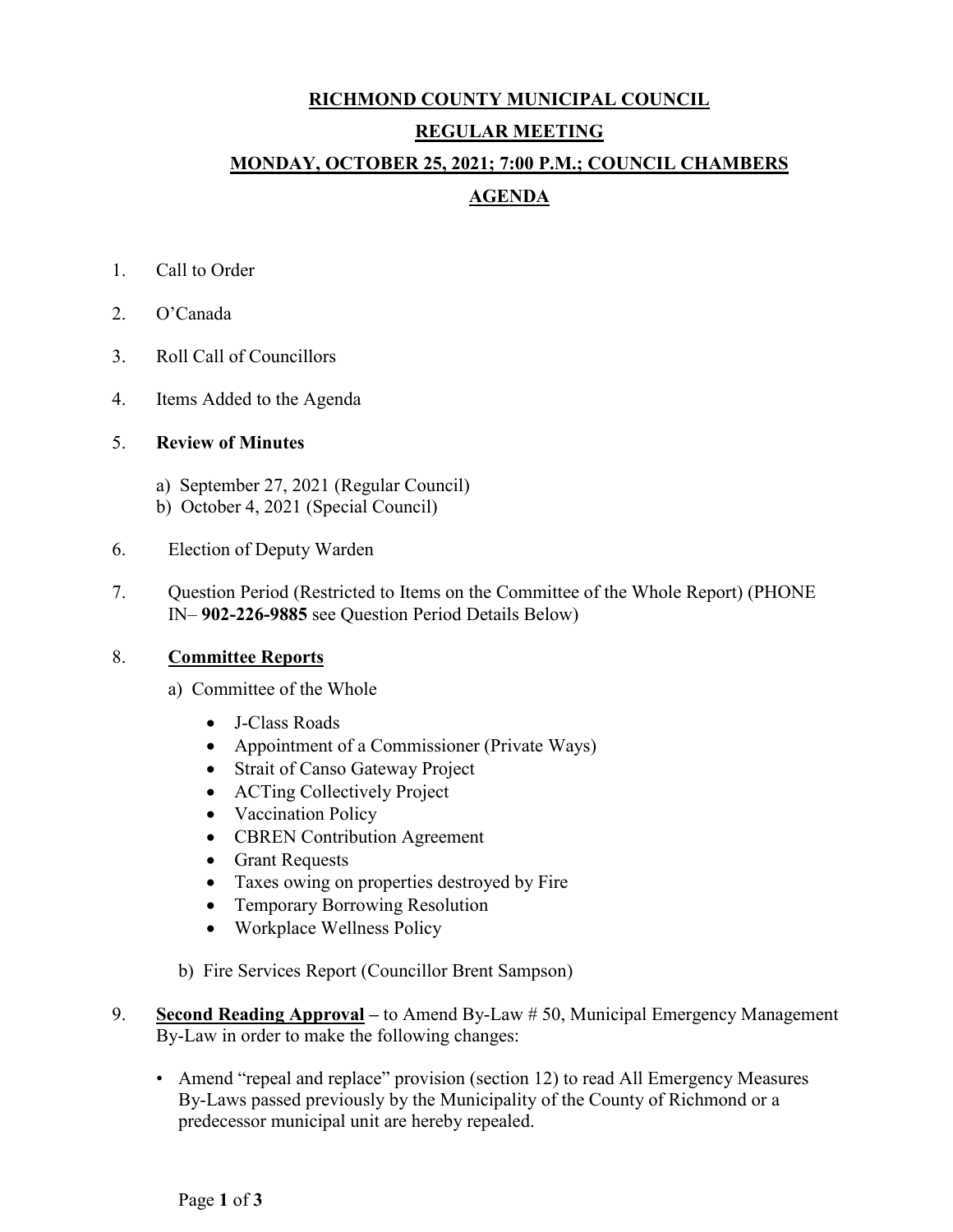- add "for approval" to section  $4(3)$  (b) and to  $5.3(b)$ .
- 4 (2) changed to a majority of Council.
- 5, typographical error, Section 5
- 5(c) Changed to EMC advises the CAO/Clerk on the duties required by employees, servants and agents during emergency events.
- Step 2, 1st reference to section 5. Letter switched under subsection 5(3) and
- Reference changed to s.5  $(3)(c)$
- S.2 changed definition to the "municipal emergency management advisory committee".
- Definitions list re-ordered alphabetically.
- Clause 2(N) changed to "State of Emergency Forms Regulations" and citation is Order in Council 2008-211, N.S. Regulation 225/2008 (effective April 22, 2008). References to the old regulation name changed throughout the by-law.

### 10. CAO re:

- a) Destination Cape Breton Member at Large (Richmond County Representative);
- b) CBREN Inter-Municipal Agreement;
- c) Upland Planning and Design Studio re: Mandatory Planning

## 11. Warden re:

- a) One Year In Review
- b) National Veterans' Week
- c) Rink Revitalization Program

## 12. **Review of Action Items**

- a) September 27, 2021 Regular Council
- b) October 4, 2021 Special Council
- 13. Items Added to the Agenda

# 14. Question Period (Restricted to the remainder of the Agenda following the COW Report) (**PHONE IN 902-226-9885 – see Question Period Details Below)**

- 15. "In Camera" Session (Personnel Matters/Contract Negotiations)
- 16. Adjournment

### **Question Period Details**

### **PHONE IN #902-226-9885**

Any member of the public may ask a question on any item listed in the agenda without giving notice. A maximum of fifteen (15) minutes is set aside for Question Period. Anyone wishing to ask a question either in person or by phone must identify who they are prior to asking the question.